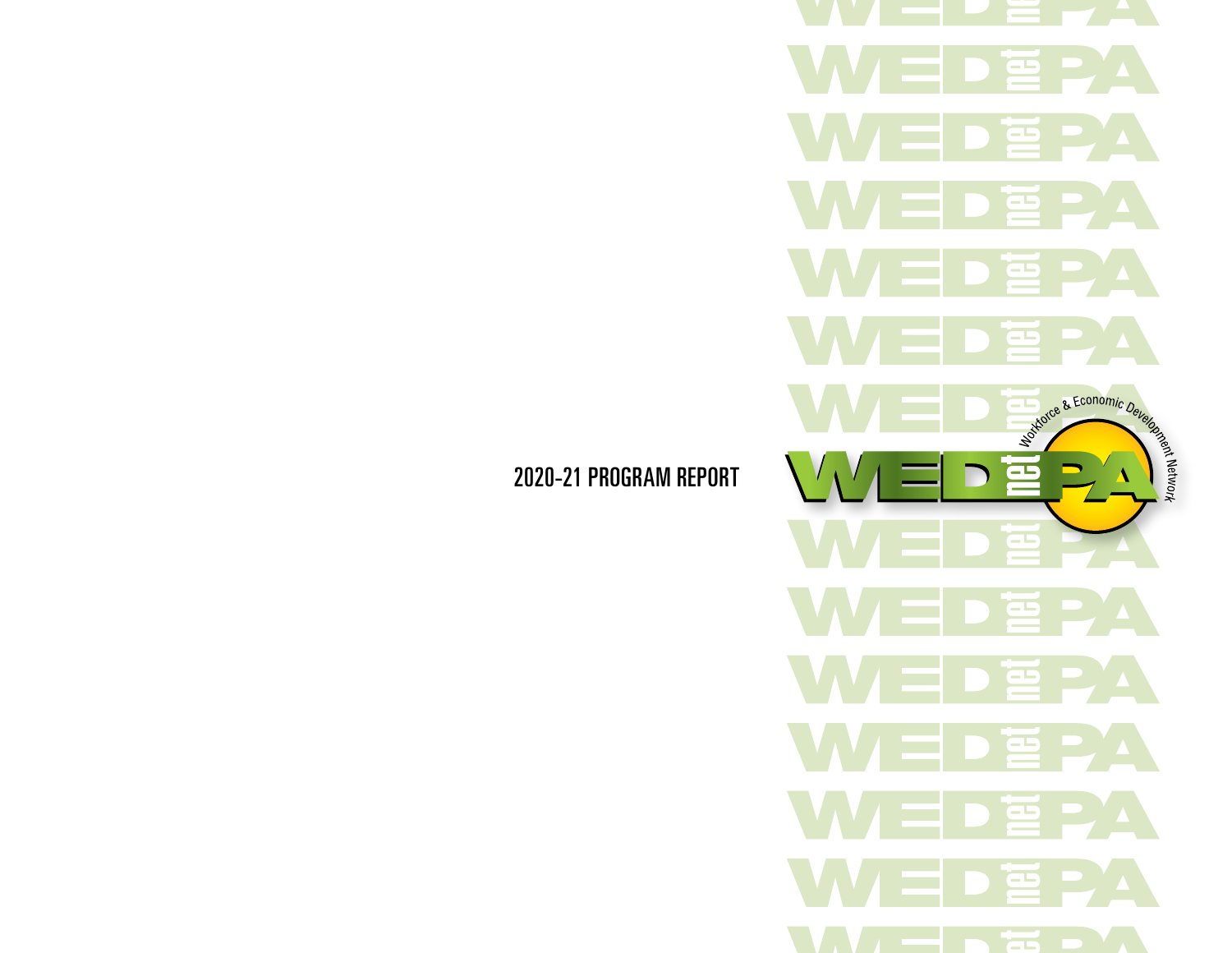

**Flex-Cell Precision, Inc.** *Advanced CNC Machining and Robotics* **Lancaster County**

*"WEDnetPA provided funding that permitted us to pursue advanced training for some of our technical staff. The skills gained will continue to pay benefits for our customers and for our business."*

**Leonard Dore** *General Manager*

### FROM CONFERENCE ROOMS TO DINING ROOMS

### THE IDEA OF "THE WORKPLACE" MAY HAVE CHANGED IN THE PAST YEAR, BUT THE NEED FOR SKILLS TRAINING HAS NOT

#### It finally happened.

I got the big corner office I always aspired to. With a great view. And a private parking space to boot.

Yes, my new office — which doubles as the Venditti family's dining room (or perhaps, it's vice versa) — sits tucked between our kitchen and living room. The window there looks out onto a majestic oak tree that stretches out over my car in the driveway.

Yes, like many Pennsylvanians, I'm now working from home on occasion. An arrangement that sounds wonderful on the surface, but comes with a whole host of challenges, particularly when it comes to technology. I joke that I'm lucky though — I still have an in-house IT department. My son, Kyle. I don't know what I would do without him. Teaching me how to use Zoom, setting up Microsoft Teams on my laptop, getting the printer to work — whatever my technology issue, he knows how to solve it.

As we're coming out of the pandemic, we've made what feels like a five-year leap in technology use in just one year. The work environment has transformed in the blink of an eye, and with it, the skillsets workers need to be productive within this new workspace. Digital skills in particular. According to the National Skills Coalition in Washington, D.C., which promotes workforce development and workforce training at a national level, 1 in 3 workers lacks fundamental digital skills. *Fundamental* digital skills. This is certainly a speedbump on the road back to productivity for employers and employees alike in our new work-from-home environment.

Fortunately, for Pennsylvania and our statewide workforce, WEDnetPA can help resolve this need for digital literacy. Our workforce training program was created just for situations like this — to help businesses obtain the training their workers need, when they need it. Training, that appropriately enough, is largely available online. We encourage Pennsylvania companies to take advantage of the resources we offer — to connect with both digital skills training and traditional workforce training as well.

WEDnetPA is extremely proud to have helped as many companies as we did during what was an extremely trying past year for business. And we look forward to assisting even more as the face of the workplace continues to evolve. Here's to another productive year for everyone in the Pennsylvania workforce, whether it's spent under the fluorescents in the office … or under the chandelier in your dining room.

> Stay safe and well. Sincerely, Thomas Venditti Executive Director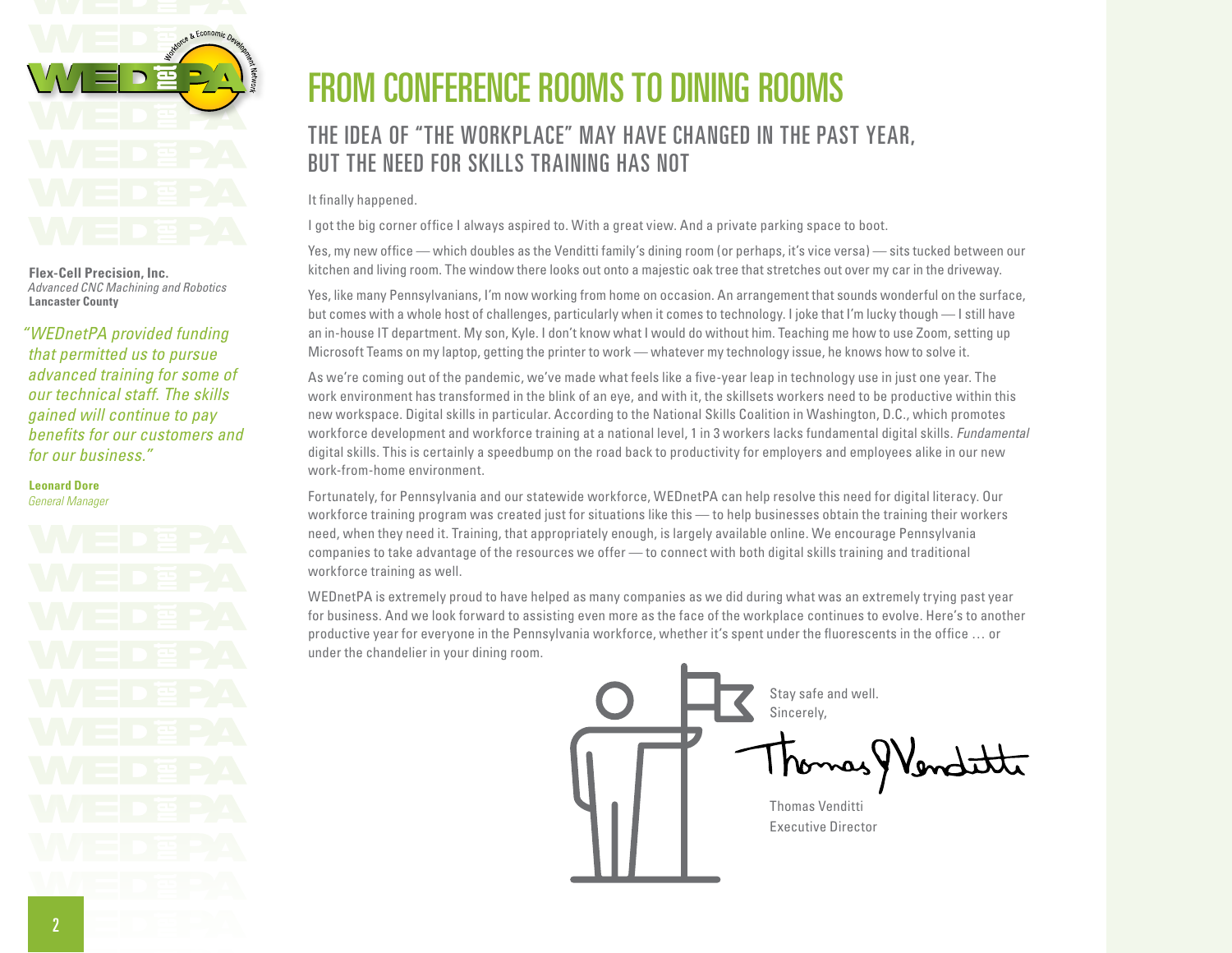## A SUMMARY OF 2020–2021

737 COMPANIES SERVED





# TRAINING PROVIDER CHOICE IS COMPANY-DRI

As the first choice for providing workforce instruction, private-sector companies provide the most training.

|                 | <b>Partner Provider</b> | <b>In-House Provider</b> | <b>Third-Party Provider</b> |
|-----------------|-------------------------|--------------------------|-----------------------------|
| <b>FY 20-21</b> | $13\%$                  | ና‰                       | 81%                         |
| <b>Average</b>  | $14\%$                  | $14\%$                   | 2%                          |

### COMPANIES OF ALL SIZES BENEFIT

Small companies received about \$2.9 million in training funds (36 percent). Medium, large, and extra large companies received 25 percent, 20 percent, and 19 percent of the training funds respectively.

| FY 2020-21 Company Size | <b>Invested Funds</b> | $\frac{0}{0}$ | <b>Employees Trained</b> | $\frac{0}{0}$ | <b>Companies Served</b> | $\frac{0}{0}$ |
|-------------------------|-----------------------|---------------|--------------------------|---------------|-------------------------|---------------|
| Less than 100 employees | \$2,921,083           | 36%           | 6,255                    | <b>30%</b>    | 407                     | 55%           |
| 101 to 250 employees    | \$2,019,286           | 25%           | 6,482                    | 31%           | 181                     | 25%           |
| 251 to 500 employees    | \$1,616,217           | 20%           | 4.509                    | 22%           | 95                      | 13%           |
| More than 500 employees | \$1,624,380           | <b>19%</b>    | 3.495                    | 17%           | 54                      | 7%            |
| <b>Total</b>            | \$8,180,966           | 100%          | 20,741                   | $100\%$       | 737                     | 100%          |

*"Our employees received valuable and much needed training. This opportunity for training has motivated our employees and provided growth and promotional opportunities."*

**Joanne Vetashick** *Recruiting Manager*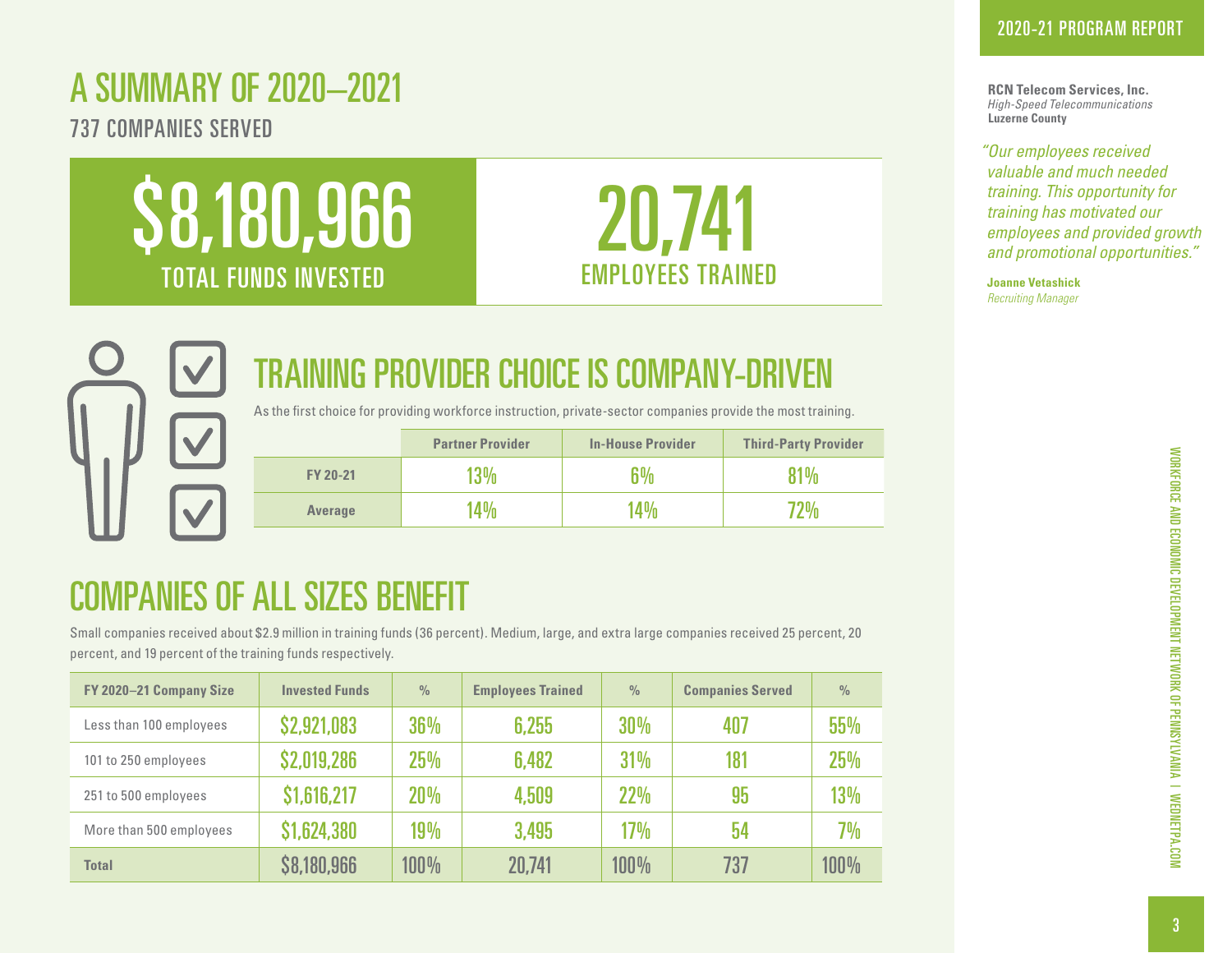

**Curry Rail Services** *Railcar Manufacturing and Repair* **Blair County**

*"WEDnetPA helped us provide training to our employees that greatly affected quality and safety improvements within our businesses."*

**Alexandra Creany** *Director of Environmental Health & Safety*

**Globus Medical, Inc.** *Musculoskeletal Implants* **Montgomery County**

*"The WEDnetPA program has been a valuable resource for our company to build the technical skills of our workforce."*

**Dina Copenhaver** *Corporate Trainer*

# 4

|                | <b>SKILLS CATEGORY</b>                       | S                  | $\frac{0}{n}$ |
|----------------|----------------------------------------------|--------------------|---------------|
|                | <b>Business</b><br><b>Operations</b>         | \$1,909,051        | 23%           |
| $\overline{2}$ | Workplace<br><b>Behavior Skills</b>          | \$1,187,045        | 15%           |
| 3              | Workplace Health<br>and Safety               | \$1,110,964        | $14\%$        |
| 4              | Manufacturing<br><b>Fundamentals</b>         | \$936,114          | $11\%$        |
| 5              | Manufacturing<br>Technology                  | \$708,269          | 9%            |
| 6              | <b>Machine Operations</b><br>and Maintenance | <b>S665,159</b>    | 8%            |
|                | Computer<br><b>Operations</b>                | \$473,374          | $6\%$         |
| 8              | Product and<br>Process Control               | \$505,028          | 6%            |
| 9              | Software<br>Implementation                   | \$525,902          | 6%            |
| 10             | Health and<br><b>Science Applications</b>    | \$160,060          | 2%            |
|                |                                              | TOTAL: \$8,180,966 | <b>100%</b>   |

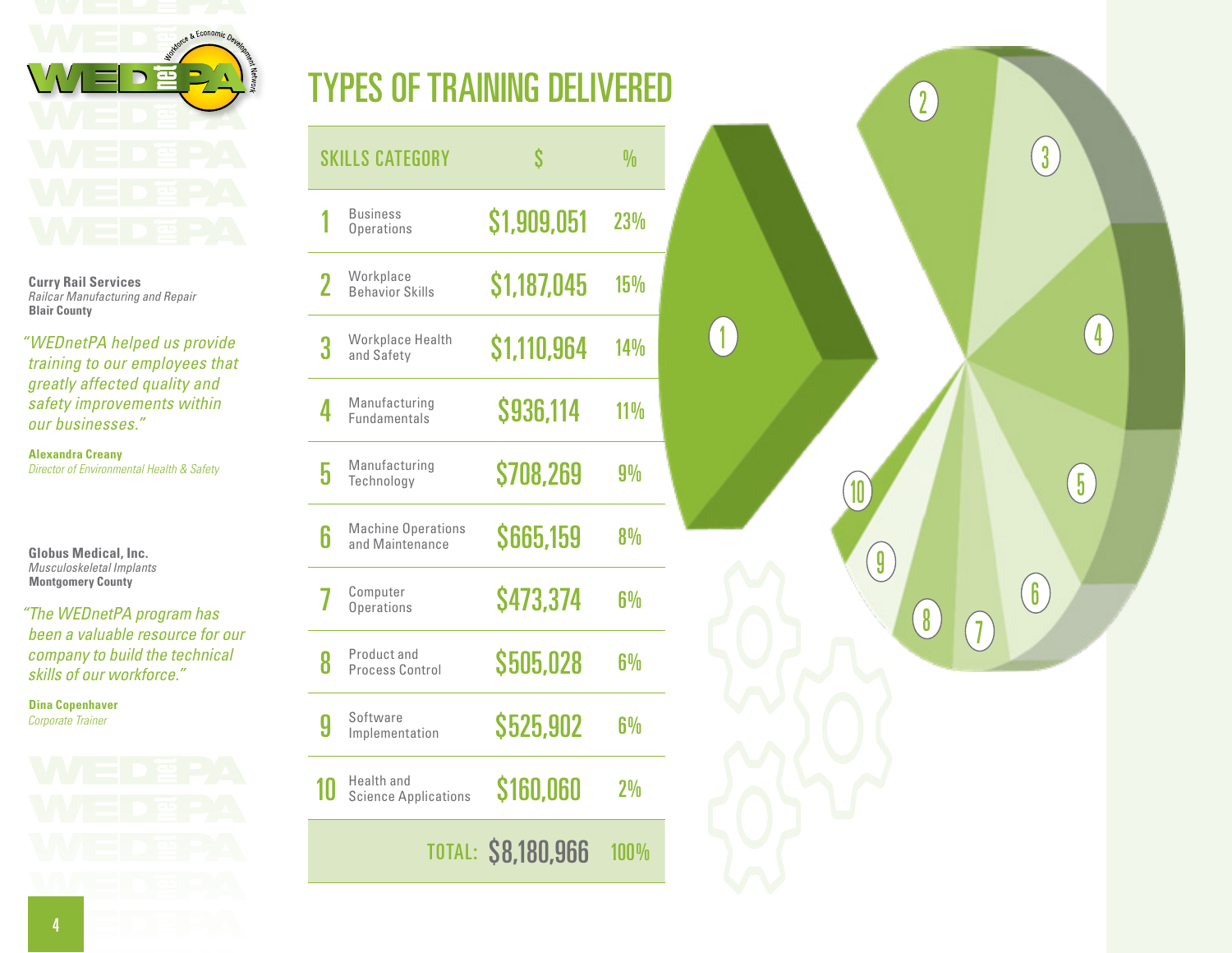### PENNSYLVANIA COMPANIES REALIZE THE BENEFITS OF WEDNETPA'S WORKFORCE TRAINING

WEDnetPA conducted a survey of the 737 Pennsylvania companies that received WEDnetPA funds in FY 2020–21 to determine the impact of the program. Of the 247 companies that responded to the survey:

| 82%        | Described improved product/service quality                  |
|------------|-------------------------------------------------------------|
| 67%        | Saw an increase in employee morale                          |
| 64%        | Benefitted from improved communications and/or teamwork     |
| <b>48%</b> | Said their workplace was safer, with fewer accidents        |
| 39%        | Reported training aided in job retention (layoff avoidance) |
| 39%        | Attributed training to employee pay raises                  |
| 37%        | Noted training led to employee promotions                   |
| 19%        | Commented that training led to an increase in business      |



**Mission Critical Solutions, LLC** *Fabrication and Machining of Metal Parts* **Bedford County**

*"WEDnetPA is a game changer for every small business in PA. Employees and employers both benefit from enhanced training, which ultimately promotes economic growth in our state."*

**Patrice McMorrow** *Marketing Manager*

| $\overline{\phantom{a}}$ |  |  |
|--------------------------|--|--|

### 21 YEARS OF SUCCESS FOR WEDNETPA AND PENNSYLVANIA

Since its beginning in 1999, WEDnetPA has grown to become the primary delivery system for Pennsylvania's incumbent workforce training. Each year, WEDnetPA partners continue to reach out to a significant number of companies and employees — strengthening our workforce and businesses and, in turn, strengthening Pennsylvania's economy.

### APRIL 19, 1999 – JUNE 30, 2021

**Workers Trained Companies Served** 1,284,015 22,135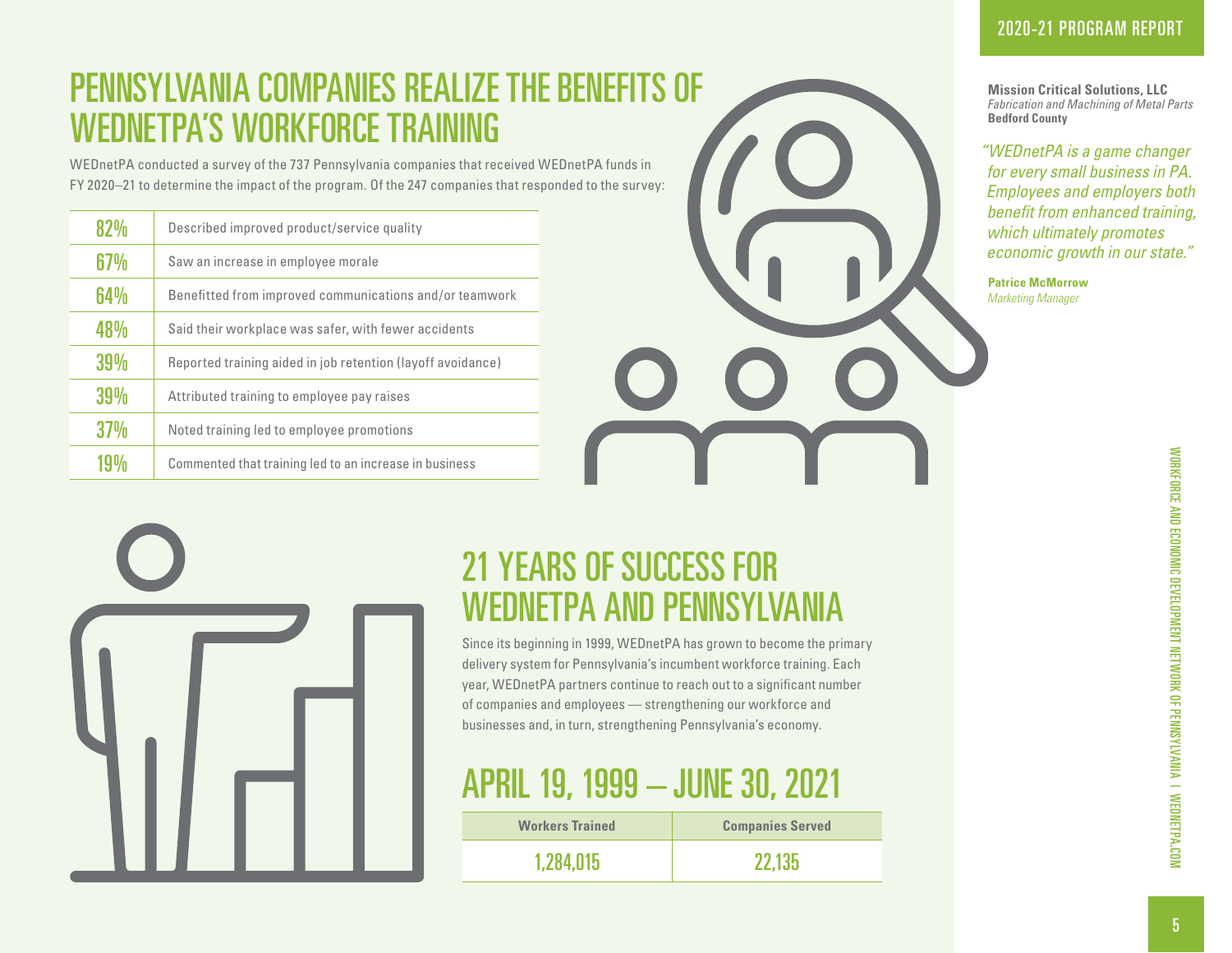



*"Improving the best asset a company has, it's employees, is never a bad investment!"*



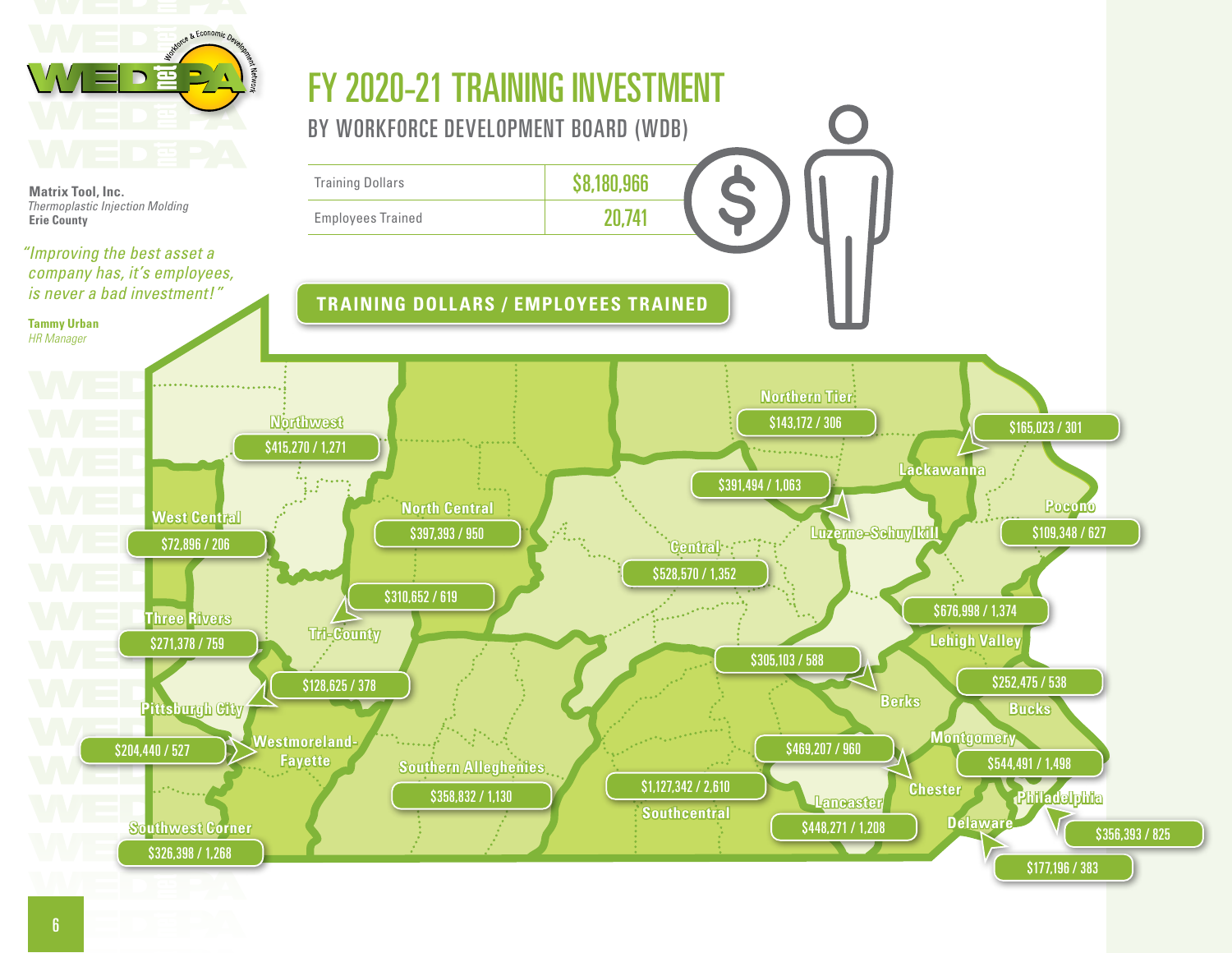

### PENNSYLVANIA EMPLOYERS CAN ACCESS TRAINING ONLINE AND THROUGH ANY OF THESE PARTICIPATING WEDNETPA PARTNERS:

- 1. [Bloomsburg University of PA](http://www.wednetpa.com/ContactUs/#section1)
- 2. [Bucks County Community College](http://www.wednetpa.com/ContactUs/#section1)
- 3. [Butler County Community College](http://www.wednetpa.com/ContactUs/#section1)
- 4. [Clarion University of PA](http://www.wednetpa.com/ContactUs/#section1)
- 5. [Community College of Allegheny County](http://www.wednetpa.com/ContactUs/#section1)
- 6. [Community College of Beaver County](http://www.wednetpa.com/ContactUs/#section1)
- 7. [Community College of Philadelphia](http://www.wednetpa.com/ContactUs/#section1)
- 8. [Delaware County Community College](http://www.wednetpa.com/ContactUs/#section1)
- 9. [East Stroudsburg University of PA](http://www.wednetpa.com/ContactUs/#section1)
- 10. [Edinboro University of PA](http://www.wednetpa.com/ContactUs/#section1)
- 11. [HACC, Central Pennsylvania's Community College](http://www.wednetpa.com/ContactUs/#section1)
- 12. [Kutztown University of PA](http://www.wednetpa.com/ContactUs/#section1)
- 13. [Lehigh Carbon Community College](http://www.wednetpa.com/ContactUs/#section1)
- 14. [Lock Haven University of PA](http://www.wednetpa.com/ContactUs/#section1)
- 15. [Luzerne County Community College](http://www.wednetpa.com/ContactUs/#section1)
- 16. [Montgomery County Community College](http://www.wednetpa.com/ContactUs/#section1)
- 17. [North Central PA Regional Planning & Development Commission](http://www.wednetpa.com/ContactUs/#section1)
- 18. [Northampton Community College](http://www.wednetpa.com/ContactUs/#section1)
- 19. [PA College of Technology](http://www.wednetpa.com/ContactUs/#section1)
- 20. [Pennsylvania Highlands Community College](http://www.wednetpa.com/ContactUs/#section1)
- 21. [Reading Area Community College](http://www.wednetpa.com/ContactUs/#section1)
- 22. [Shippensburg University of PA](http://www.wednetpa.com/ContactUs/#section1)
- 23. [West Chester University of PA](http://www.wednetpa.com/ContactUs/#section1)
- 24. [Westmoreland County Community College](http://www.wednetpa.com/ContactUs/#section1)



### THE WEDNETPA **PARTNERSHIP**

WEDnetPA includes State System universities, community colleges, Pennsylvania College of Technology and North Central PA Regional Planning & Development Commission.

Qualified companies receive funding through this alliance of 24 diverse partners throughout the Commonwealth that coordinate the resources of the entire network and serve as the points of contact for businesses accessing training funds.